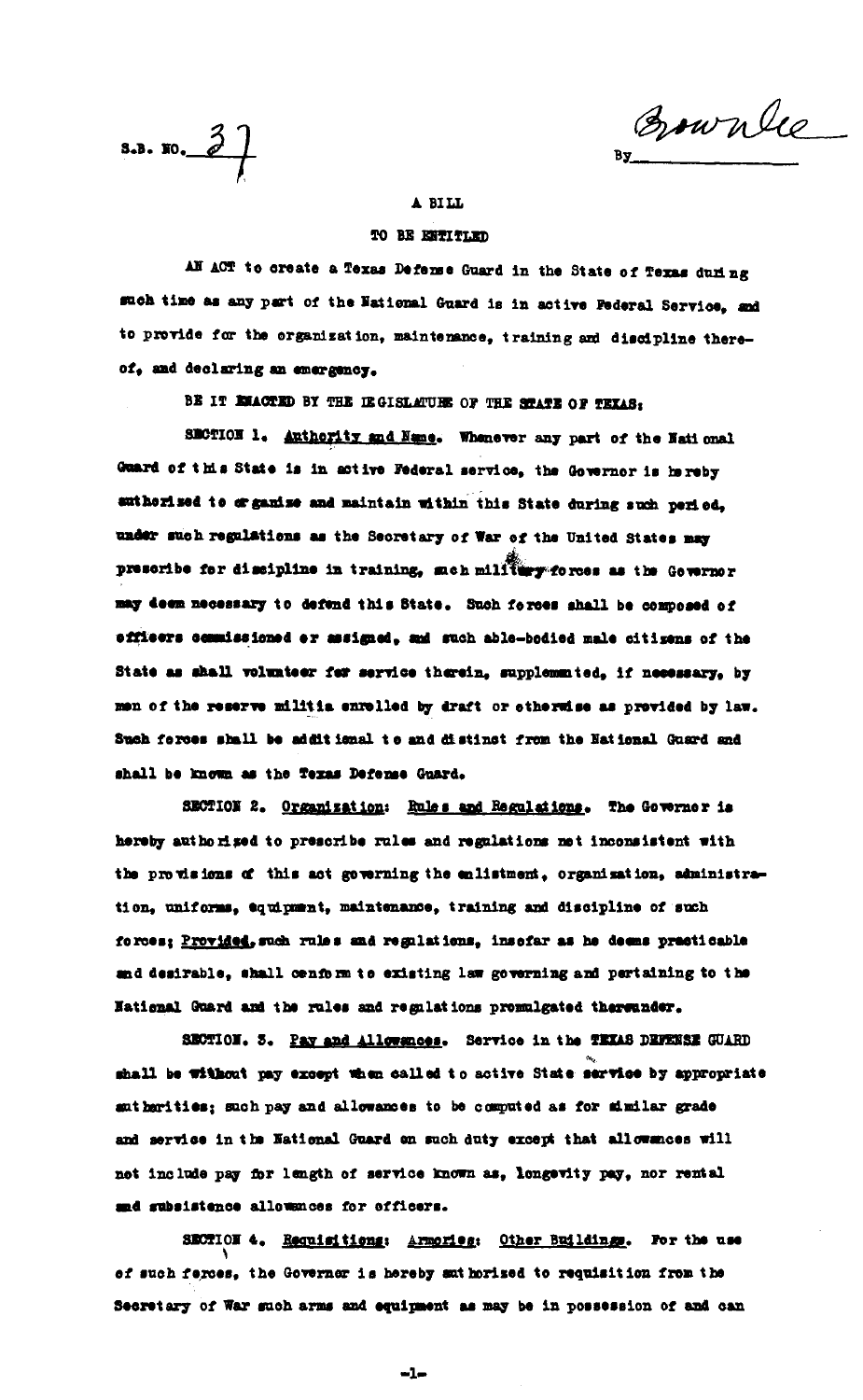be spared by the War Department; and to make available to such forces the facilities of State armories and their equipment and such other state premises and property as may be available. Authorization is hereby provided for school authorities to permit the use of school buildings by the Texas Defense Guard; provided further that County Commissioners Courts, city authorities, communities, civic and patriotic organizations are empowered and suthorized by this Act to provide funds, armories, equipment, material, transportation, or other appropriate services or facilities, to the Texas Defense Guard.

SECTION 5. Use without this State. Such forces shall not be required to serve cutside the boundaries of this state except:

(a) Upon the request of the Governor of another State, the Governor of this State may, in his discretion, order any portion or all of such forces to assist the military or police ferces of such other State who are actually engaged in defending such other State. Such forces may be recalled by the Governor at his discretion.

(b) Any organization, unit or detachment or such ferces, upon or der of the officer in immediate command thereof, may continue in fresh pursuit of insurrectionists, saboteurs, enemies or enemy forces beyond the borders of this state inte another state until they are apprehended or captured by such organisation, unit or detachment or until the military or police ferces of the other state or the forces of the United States have had a reasonable opportunity to take up the pursuit or to apprehend or capture such persons: Provided, such other State shall have given authority by law for such pursuit by such forces of this State. Any such person who shall be apprehended or captured in such other state by an organization, unit or detachment of the forces of this State shall without unnecessary delay be surrendered to the military or police forces of the withe in which he is taken or to the United States, but such surrender shall not constitute a waiver by this . State of its right to extradite or prosecute such person for any orime committed in this State.

SECTION 6. Permission to forces of Other States. Any military forces or erganization, unit or detachment thereof, of another State who are in fresh pursuit of insurrectionists, saboteurs, enemies or enemy forces may continue such pursuit into this State until the military or police forces of this state or the forces of the United States have had a reasonable opportunity

 $\frac{1}{\sqrt{2}}$  ,  $\frac{1}{\sqrt{2}}$  ,

 $-2-$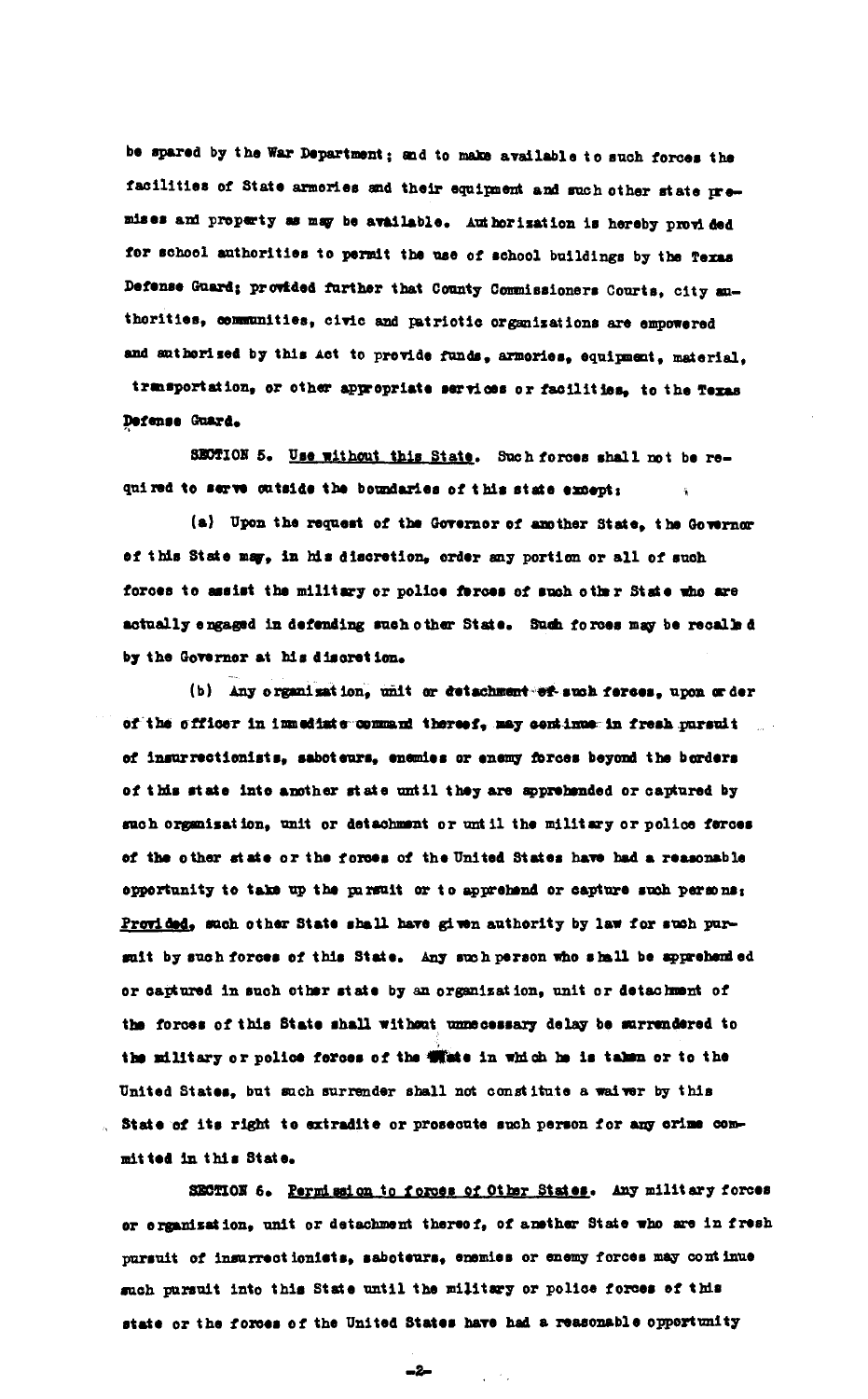to take up the pursuit or to apprehend or capture such persons and are hereby ant horized to arrest or capture such persons within this State while in fresh pursuit. Any such person who shall be captured or arrested by the military forces of such other State while in this State shall without unnecessary delay be surrendered to the military or police forces of this State to be dealt with according to law. This section shall not be construed se as to make unlawful any arrest in this State which would otherwise be lawful.

SECTION 7. Pederal Service. Nothing in this act shall be construed as authorising such forces, or any part thereof to be called, ordered or in any manner drafted, as such into the military service of the United States, but no person shall by reason of his enlistment or commission in any such forces be exempted from military service under any law of the United **Staten, Reserve** 

SECTION 8. Civil Groups. No civil organization, society, club, post, order, fraternity, association, bretherheed, body, union, league or other combination of persons or civil group shall be enlisted in such forces as an organization or unit.

SECTION 9. Disqualifications. No person shall be commissioned or enlisted in such forces who is not a citizen of the United States or who has been expelled or dishonorably discharged from any military or naval or ganization of this State, or of another State, or of the United States.

SECTION 10. Oath of Officers. The oath to be taken by officers commissioned in the Texas Defense Guard shall be substantially in the form prescribed for efficers of the National Guard, substituting the words "TEXAS DEFENSE GUARD" where necessary.

SECTION 11. Enlisted Man. Persons shall be enlisted for three years, or until all troops of the Texas National Guards shall have been relieved from active Federal Service, whichever period is less. The oath to be taken upon enlistment in the Texas Defense Guard shall be substantially in the form prescribed for chlisted men of the National Guard, substituting the words "Texas Defense Guard" where necessary.

SECTION 12. Articles of War: Freedom from Arrest: Jury Duty. (a) Whenever such forces or any part thereof shall be ordered out for active service the Articles of War of the United States applicable to members of the National Guard of this State in relation to courts martial, their jurisdiction and

 $-5-$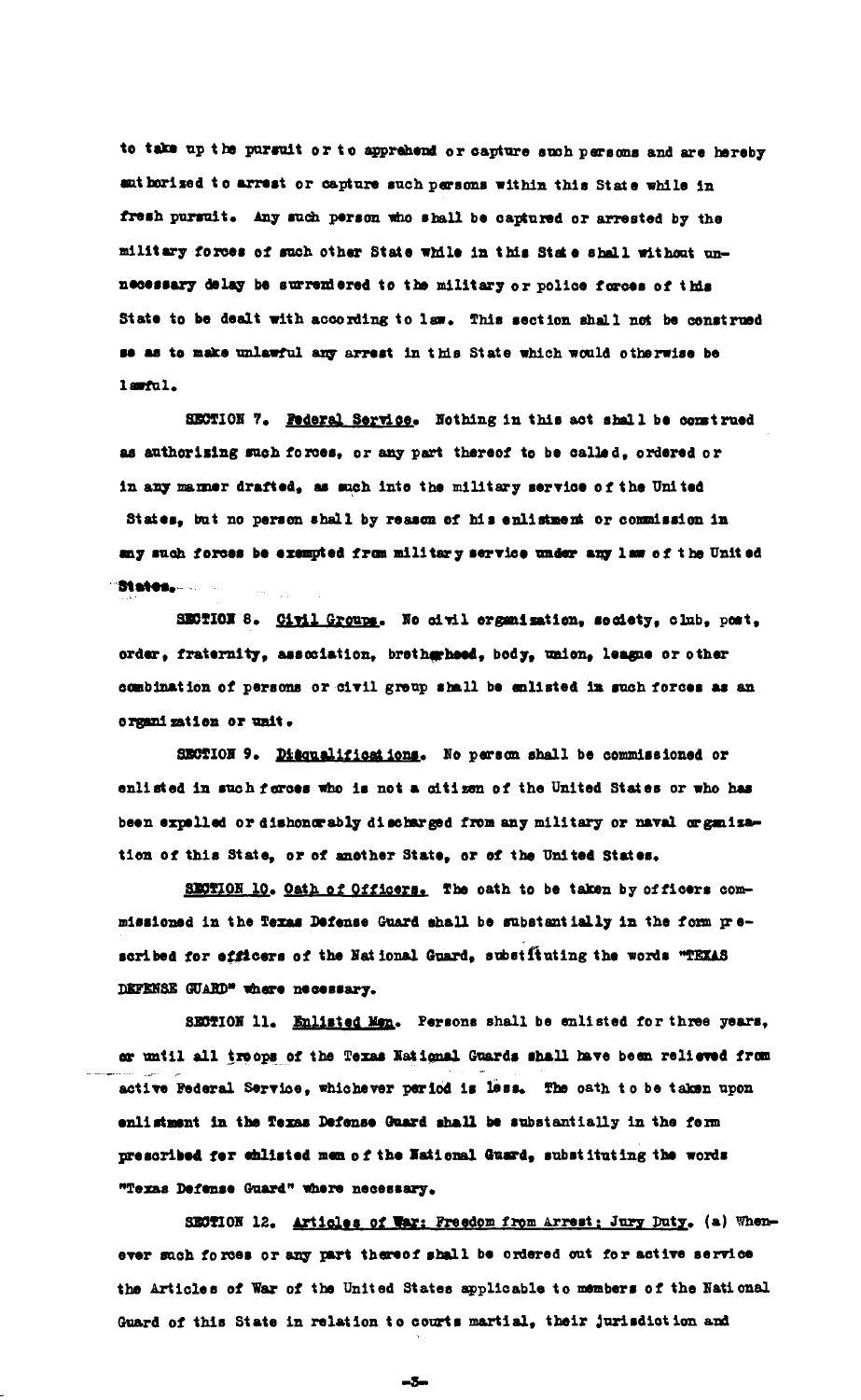the limits of punishment and the rules and regulations prescribed thereunder shall be in full force and effect with respect to the Texas Defense Guard.

(b) Ho officer or enlisted man of the Texas Defense Guard shall be arrested on any warrant, except for treason or felony, while going to. remaining at, or returning from a place where he is ordered to attend for military duty. Every officer and enlisted man of such forces shall, during his service therein, be exampt from service upon any posse comitatus and from jury duty.

SECTION 13. Severability. If any provision of this act or the application thereof to any person or circumstances is held invalid, such invalidity shall not affect other provisions or applications of the act which can be given effect without the invalid provision or application, and to this end the provisions of this act are declared to be severable.

SECTION 14. Repeal. All acts suffuerts of acts inconsistent with the provisions of this act are hereby repealed.

SECTION 15. Sheart Title. This act may be cited as the Texas Defense Guard Act 1941.

SECTION 15. Time of Taking Effect. The fact that the regularly constituted National Guard of the State of Texas is now in active Federal Service by Presidential Order, and the State is without adequate organized troops that may be used for the prevention of civil disturbances, rists, sabotage, and other ferms of disturbances; and further that the National Defense Act has been amended by Congress authorising the creation of Defense Guards in the various states, and the Secretary of War is issuing necessary regulations pertaining therete, and the further fact that without this Act, the State of Texas is unable to secure arms, equipment and other items of government proparty for Defense Guard without the passage of this enabling legislation, crestes an emergency and an imperative public necessity which requires that the constitutional rule requiring bills to be read on three several days in each House be suspended, and that this Act shall take effect and be in force from, and after its passage; and said rule is hereby suspended, and it is so enacted.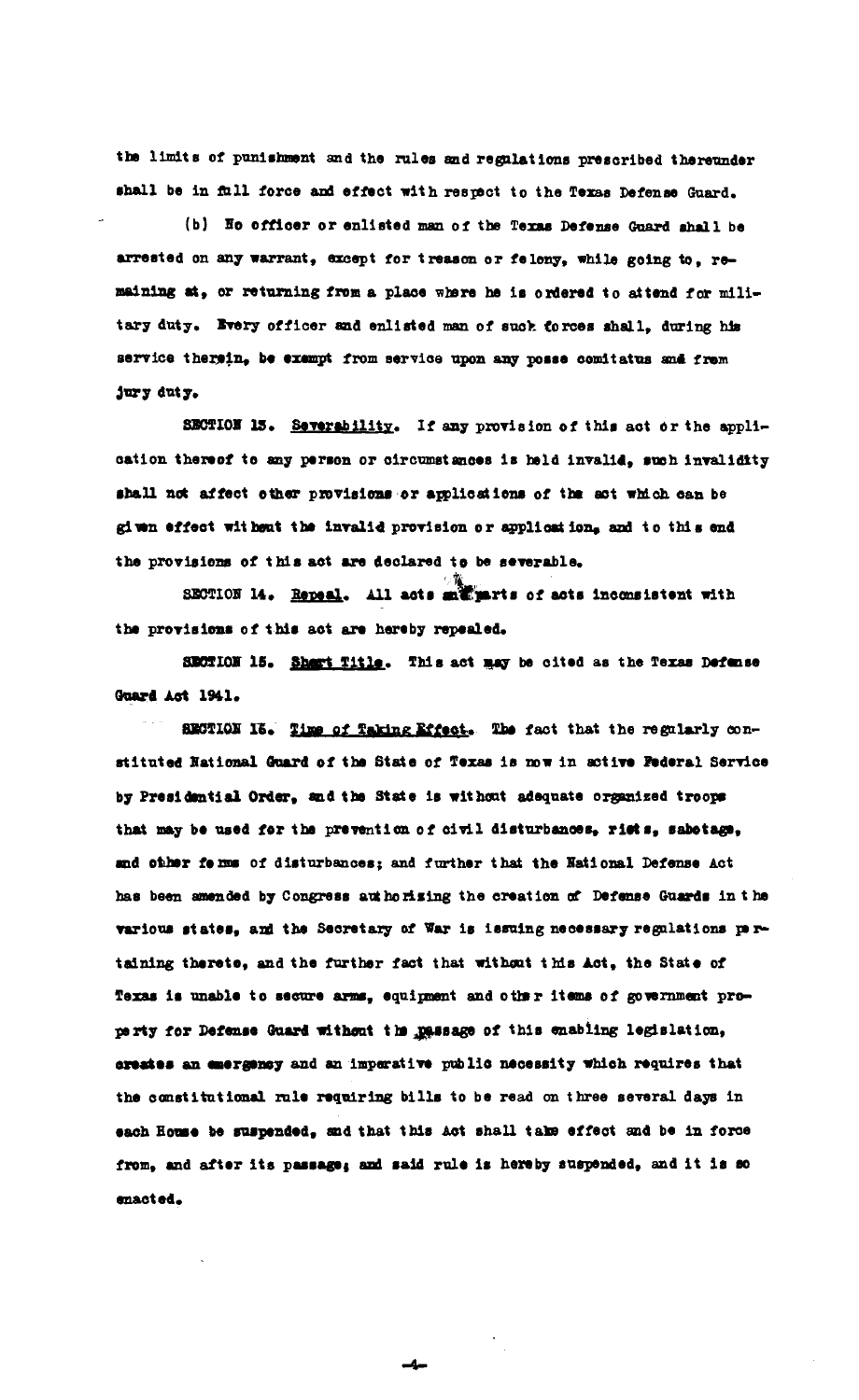Committee Room, Austin, Texas, January 22, 1941.

Hon. Coke R. Stevenson, President *ot* the Senate. Sir: We, your Committee on Military Affairs, to whom was referred

s. B. No. 37, A bill tobe entitled

"An Act to create a Texas Detense Guard in the State or Texas during such time as any part *ot* the National Guard is in active Federal Service, and to provide for the organization, maintenance, training, and discipline thereof, and declaring an emergency" have had the same under consideration and I am instructed to report it back to the Senate with the recommendatiOn that it do pass and be printed.

what it do pass and be<br>
<br> **V** Chairman.<br>
Chairman.